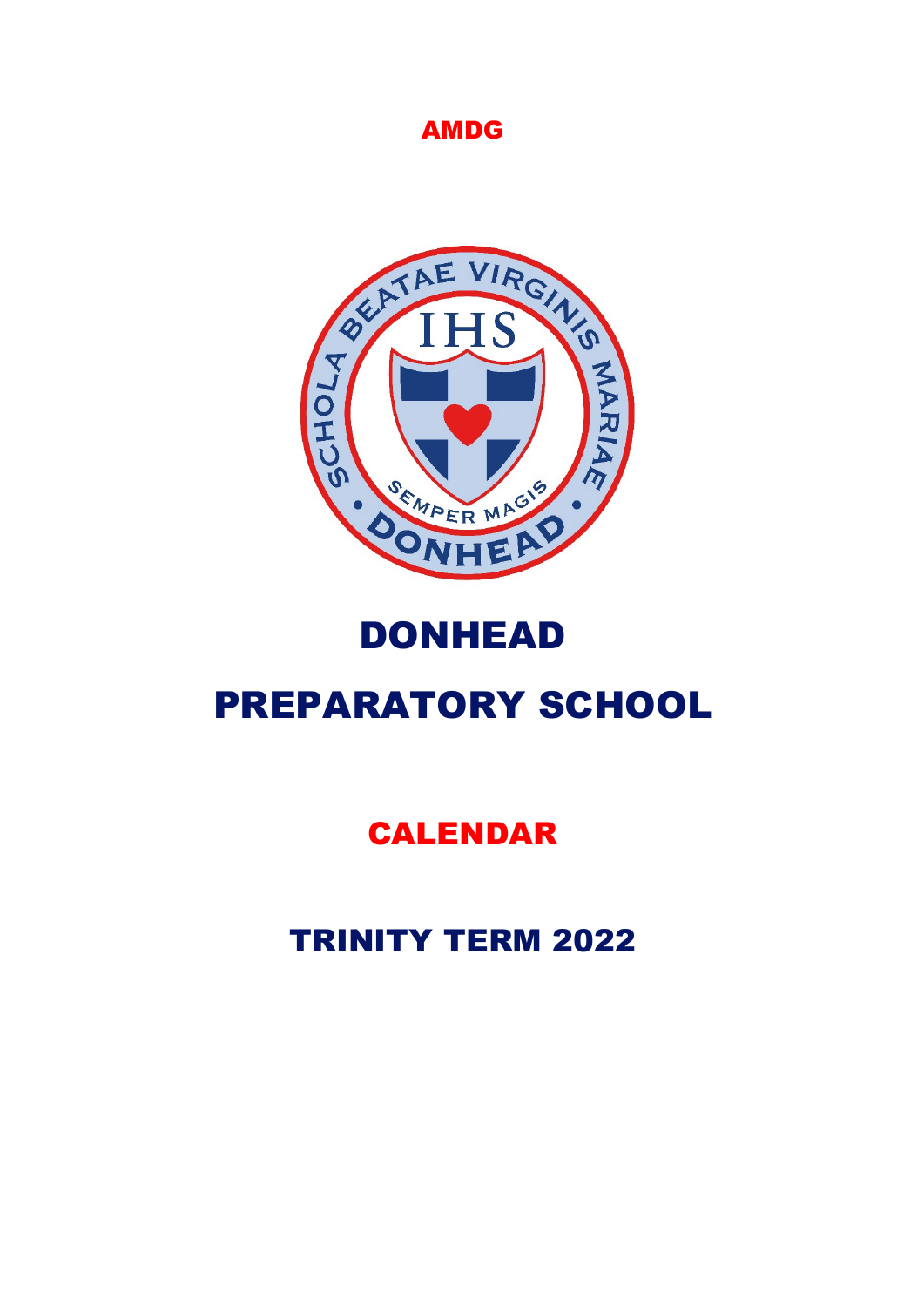### **APRIL/MAY** WEEK 1

| Monday 25 <sup>th</sup> April    |                                                                   |
|----------------------------------|-------------------------------------------------------------------|
| $09:00 - 16:00$                  | <b>INSET Day for Staff</b>                                        |
| $10:00 - 12:00$                  | Nearly New Uniform Sale in the Gym                                |
|                                  |                                                                   |
| Tuesday 26 <sup>th</sup> April   |                                                                   |
|                                  | <b>Trinity Term commences</b>                                     |
|                                  | Boys may wear their Beavers, Cubs or Scouts uniforms, with their  |
|                                  | school trousers and shoes, for St George's Day                    |
|                                  |                                                                   |
| Wednesday 27 <sup>th</sup> April |                                                                   |
| 16:00                            | Elements French Trip Parents Meeting in the McGrath Auditorium    |
|                                  |                                                                   |
| Thursday 28 <sup>th</sup> April  |                                                                   |
| $13:25 - 19:30$                  | St John's, Leatherhead Feeder School Music Making Day for Donhead |
|                                  | Choir members and selected orchestral players                     |
|                                  |                                                                   |
| Friday 29 <sup>th</sup> April    |                                                                   |
|                                  |                                                                   |
| Saturday 30 <sup>th</sup> April  |                                                                   |
|                                  |                                                                   |
| Sunday 1 <sup>st</sup> May       |                                                                   |
|                                  |                                                                   |

### **HOMEWORK CLASS AND AFTER SCHOOL CARE AS NORMAL THIS WEEK. ALL OTHER EXTRA-CURRICULAR CLUBS START IN WEEK 2, INCLUDING AFTER SCHOOL CRICKET PRACTICE.**

| <b>CRICKET PRACTICE</b> |                     |                 |                     |
|-------------------------|---------------------|-----------------|---------------------|
| <b>Monday</b>           | Tuesdav             | Wednesday       | <b>Thursday</b>     |
| <b>PREP</b>             | <b>LOWER PREP 2</b> | <b>ELEMENTS</b> | <b>LOWER PREP 1</b> |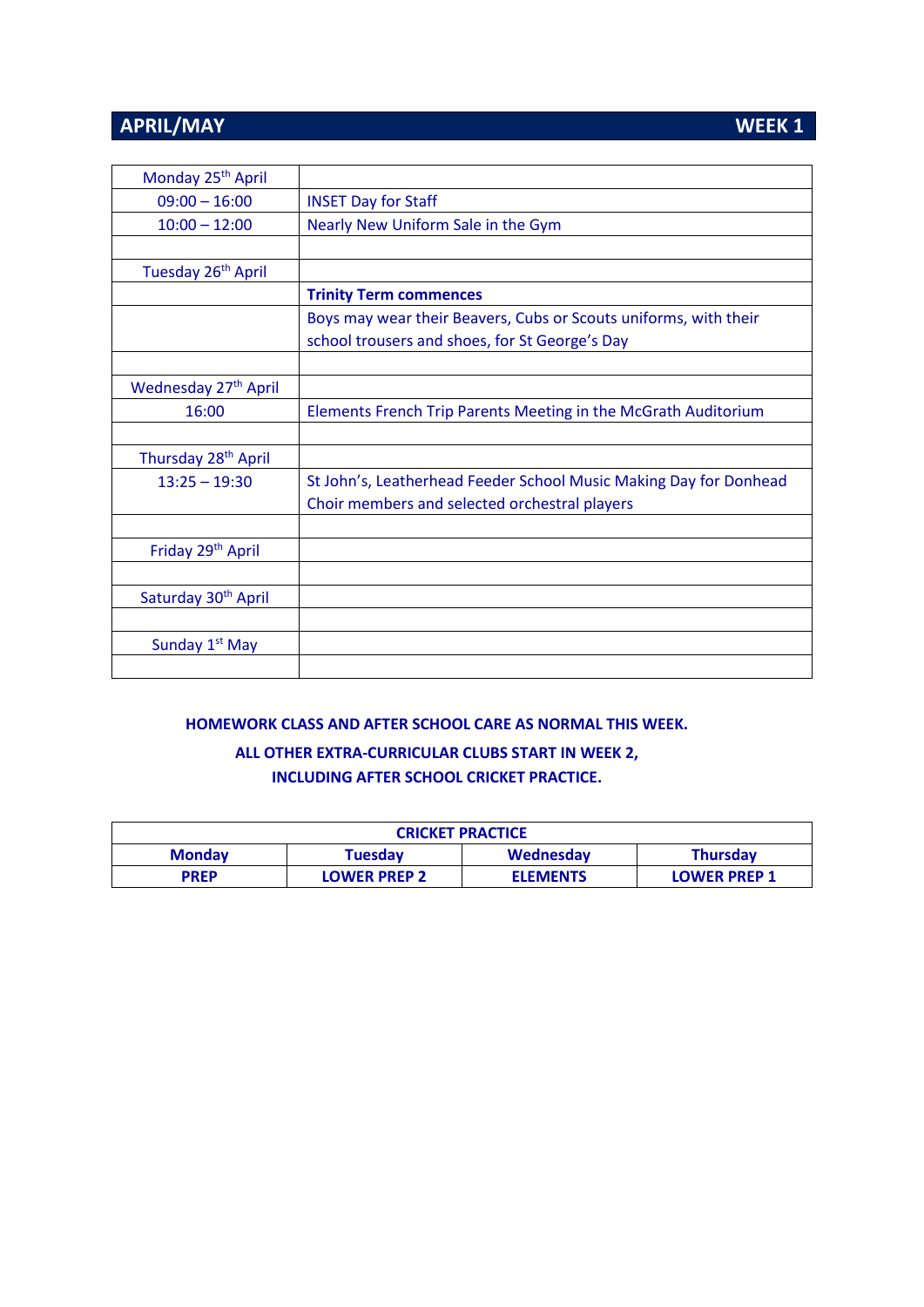Sunday 8<sup>th</sup> May

| Monday 2 <sup>nd</sup> May    | May Bank Holiday - No School today              |
|-------------------------------|-------------------------------------------------|
|                               |                                                 |
| Tuesday 3 <sup>rd</sup> May   |                                                 |
|                               |                                                 |
| Wednesday 4 <sup>th</sup> May |                                                 |
| All Day                       | LP2 Geography Trip to Fulham Palace             |
|                               |                                                 |
| Thursday 5 <sup>th</sup> May  |                                                 |
| 11:00                         | Whole School Easter Mass at Sacred Heart Church |
|                               |                                                 |
| Friday 6 <sup>th</sup> May    |                                                 |
|                               | FOD Movie Night for LP2, Prep & Elements        |
|                               |                                                 |
|                               |                                                 |
| Saturday 7 <sup>th</sup> May  |                                                 |
| 09:00                         | U11 (three teams) V St John's Beaumont (A)      |

### **MAY WEEK 2**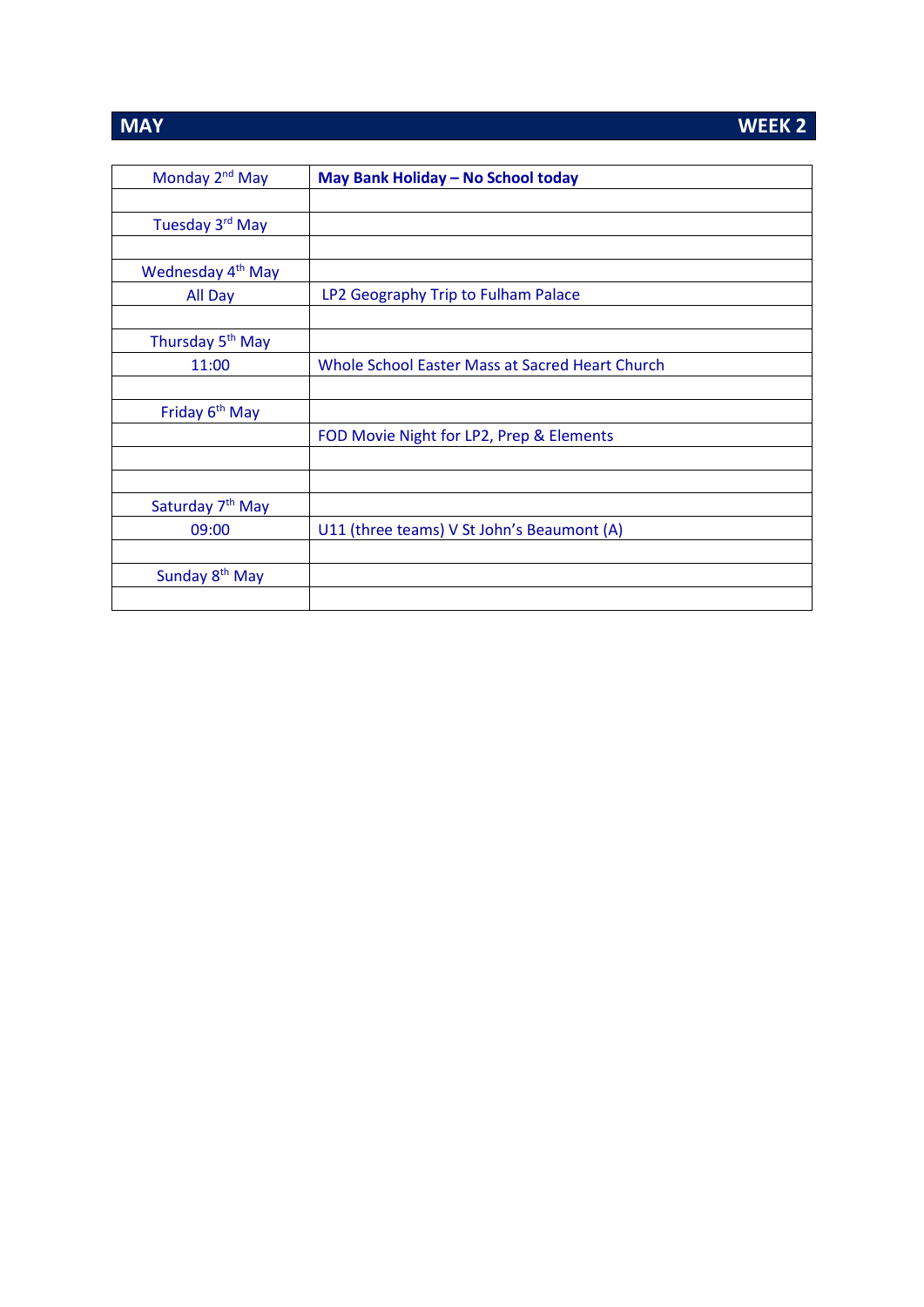| Monday 9 <sup>th</sup> May     |                                                                                 |
|--------------------------------|---------------------------------------------------------------------------------|
|                                | Life Education Bus for the Whole School                                         |
| 16:00                          | Kingswood Trip meeting for Prep Parents and Pupils in the McGrath<br>Auditorium |
|                                |                                                                                 |
| Tuesday 10 <sup>th</sup> May   |                                                                                 |
|                                | Life Education Bus for the Whole School                                         |
| All Day                        | LP1 trip to Painshill Park                                                      |
|                                |                                                                                 |
| Wednesday 11 <sup>th</sup> May |                                                                                 |
|                                | Life Education Bus for the Whole School                                         |
| 12:50                          | Informal Lunchtime Concert for all year groups in the McGrath                   |
|                                | Auditorium                                                                      |
|                                |                                                                                 |
| Thursday 12 <sup>th</sup> May  |                                                                                 |
|                                | Life Education Bus for the Whole School                                         |
| 09:00                          | Mothers' Prayer Meeting in the Donhead Chapel                                   |
| 18:00                          | <b>Elements Drama Production</b>                                                |
|                                |                                                                                 |
| Friday 13 <sup>th</sup> May    |                                                                                 |
|                                | <b>Prep Kingswood Trip Departs</b>                                              |
| <b>TBC</b>                     | <b>Elements Changes Talk</b>                                                    |
|                                |                                                                                 |
| Saturday 14th May              |                                                                                 |
|                                | <b>FOD May Ball</b>                                                             |
|                                |                                                                                 |
| Sunday 15 <sup>th</sup> May    |                                                                                 |
|                                |                                                                                 |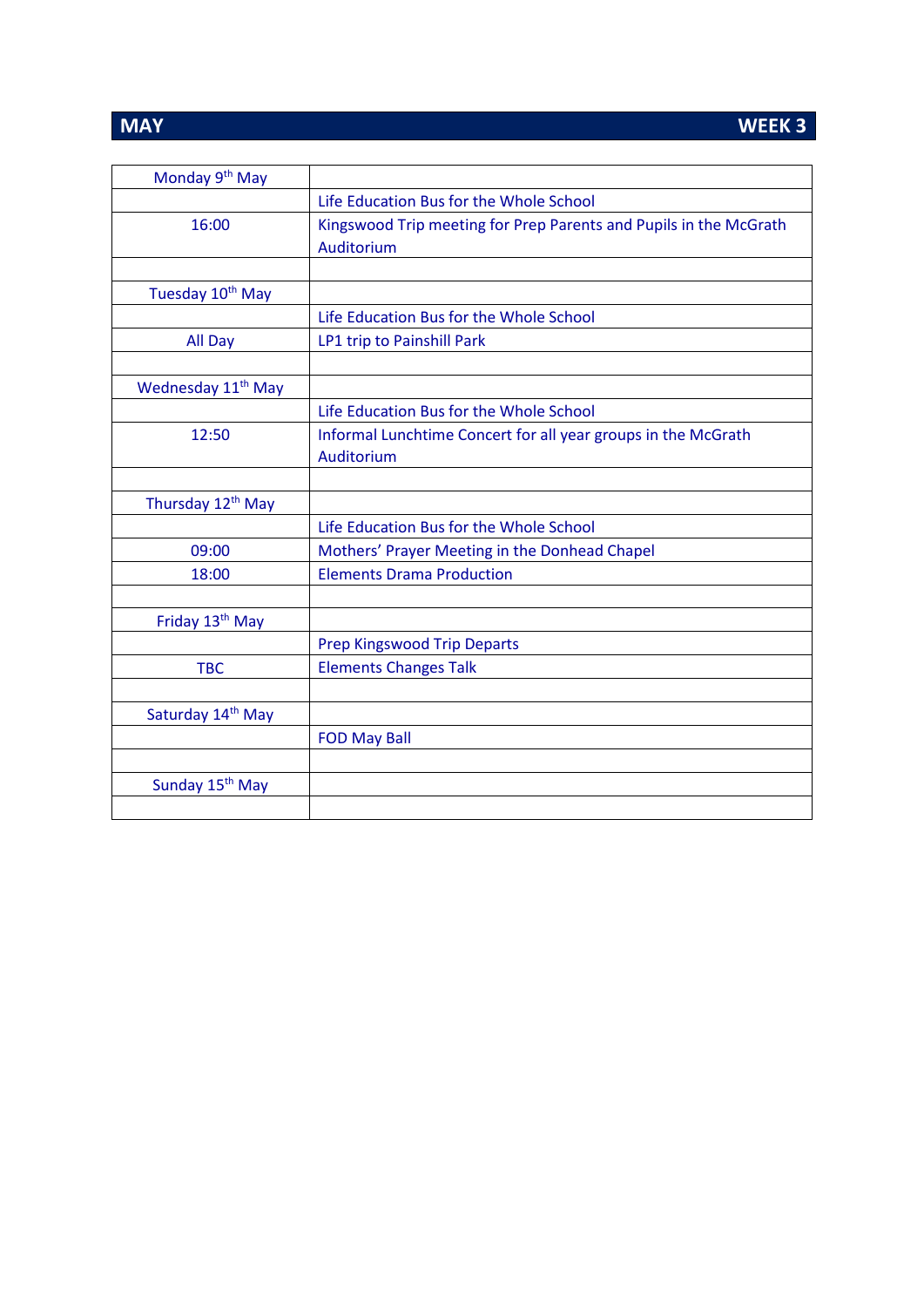**MAY WEEK 4** 

|                                | <b>National Walk to School Week</b>                 |
|--------------------------------|-----------------------------------------------------|
| Monday 16 <sup>th</sup> May    |                                                     |
|                                | <b>Elements trip to France departs</b>              |
|                                | <b>Prep Kingswood Trip Returns</b>                  |
|                                |                                                     |
| Tuesday 17 <sup>th</sup> May   |                                                     |
|                                |                                                     |
| Wednesday 18 <sup>th</sup> May |                                                     |
| 09:00                          | PP2 Prayer Service in the McGrath Auditorium        |
| 14:30                          | U8 (four teams) v Dulwich College Junior School (H) |
|                                |                                                     |
| Thursday 19 <sup>th</sup> May  |                                                     |
| All Day                        | PP1 trip to Bird World                              |
| 14:00                          | U9 (six teams) v Rokeby (A)                         |
|                                |                                                     |
| Friday 20 <sup>th</sup> May    |                                                     |
|                                | <b>Elements return from France</b>                  |
|                                | FOD Movie Night for PP1, PP2 & LP1                  |
|                                |                                                     |
| Saturday 21 <sup>st</sup> May  |                                                     |
| 09:00                          | U10 (three teams) v Cranmore A, B (H) C (A)         |
|                                |                                                     |
| Sunday 22 <sup>nd</sup> May    |                                                     |
|                                |                                                     |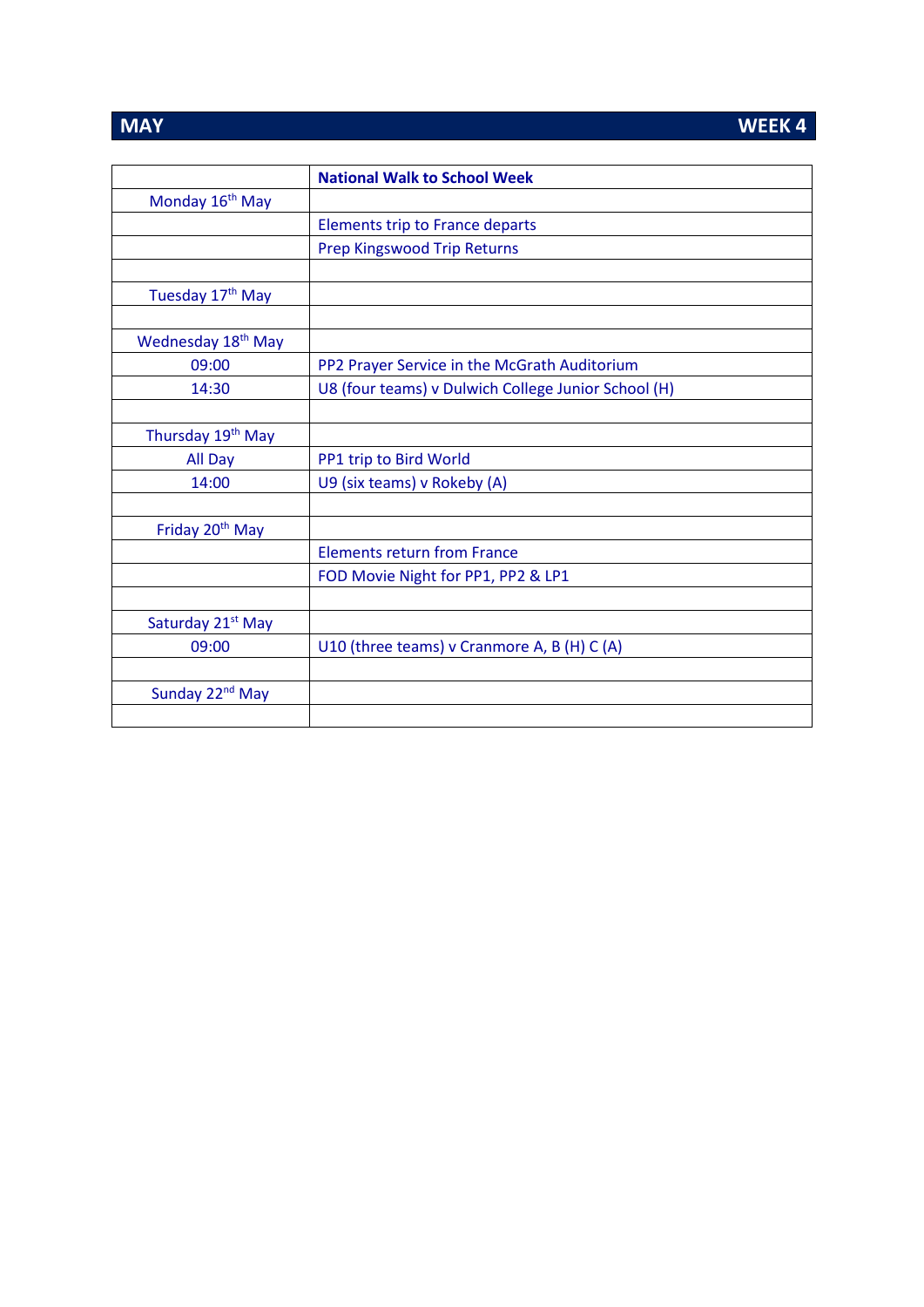### **MAY** WEEK 5

| Monday 23rd May                |                                           |
|--------------------------------|-------------------------------------------|
| 11:00                          | Crowning of Our Lady Service in the Gym   |
|                                |                                           |
| Tuesday 24 <sup>th</sup> May   |                                           |
|                                |                                           |
| Wednesday 25 <sup>th</sup> May |                                           |
| 18:00                          | <b>Prep Drama Production</b>              |
|                                |                                           |
| Thursday 26 <sup>th</sup> May  |                                           |
| All Day                        | <b>Prep Year Reflection Day at School</b> |
| All Day                        | Pre-Prep Outdoor Learning Day             |
|                                |                                           |
| Friday 27 <sup>th</sup> May    |                                           |
| 14:00                          | U11 (three/four teams) v Rokeby (A)       |
|                                | <b>Half Term commences</b>                |
|                                |                                           |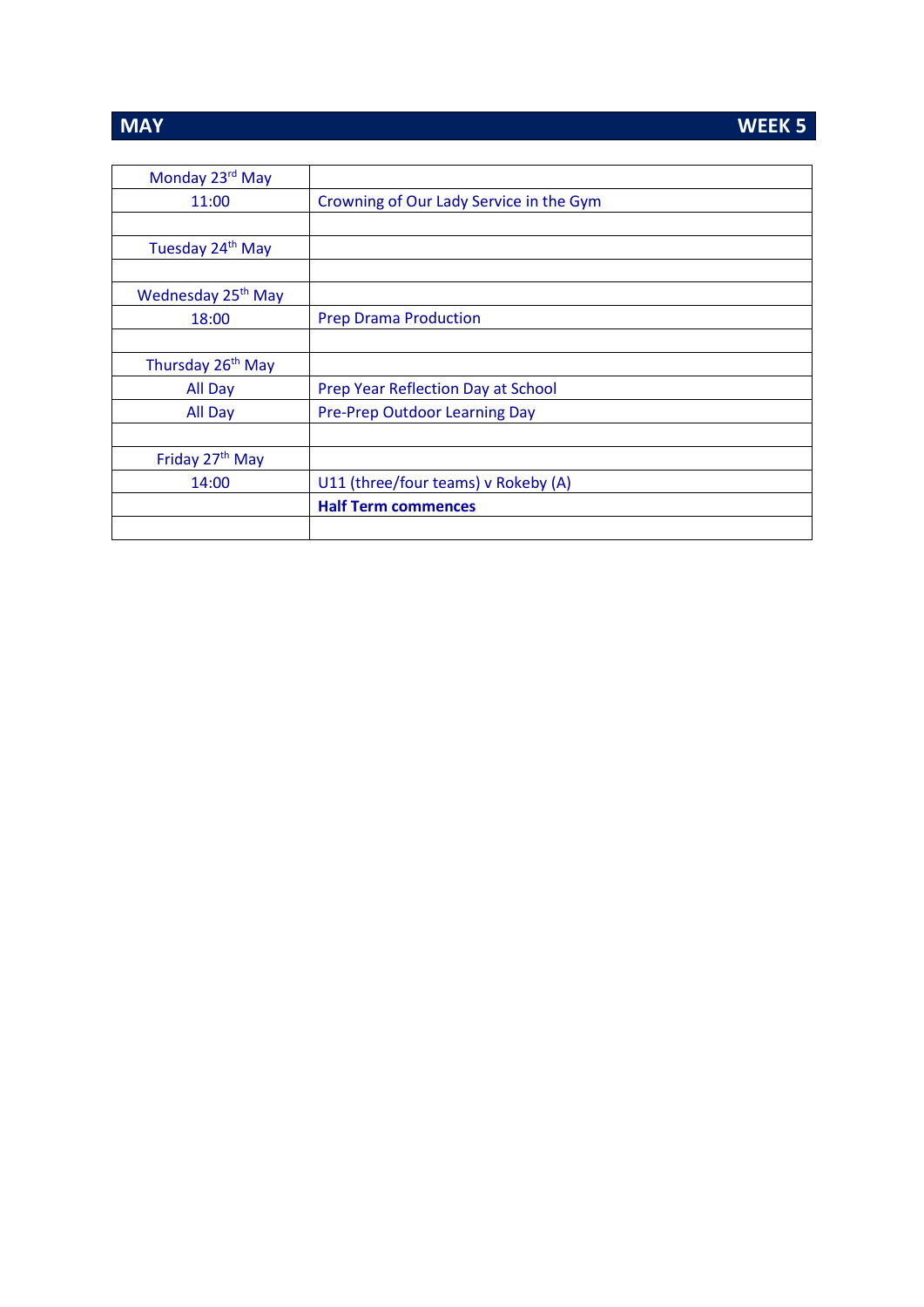### **JUNE WEEK 6**

| Monday 6 <sup>th</sup> June    | <b>Trinity Term recommences</b>                                   |
|--------------------------------|-------------------------------------------------------------------|
| 16:00                          | Lower Prep and Prep Year Solo Instrumental Concert in the McGrath |
|                                | Auditorium                                                        |
|                                |                                                                   |
| Tuesday 7 <sup>th</sup> June   | <b>Revision and Assessments for LP1 to Elements begin</b>         |
| 14:30                          | U10 (four teams) v St Paul's Junior School (H)                    |
|                                |                                                                   |
| Wednesday 8 <sup>th</sup> June |                                                                   |
|                                |                                                                   |
| Thursday 9 <sup>th</sup> June  |                                                                   |
| 09:00                          | PP1 Prayer Service in the McGrath Auditorium                      |
| 14:30                          | U9 (five teams) V Dulwich College Junior School (A)               |
|                                |                                                                   |
| Friday 10 <sup>th</sup> June   |                                                                   |
| 14:30                          | U11 (four teams) v St Paul's Junior School (A)                    |
|                                |                                                                   |
| Saturday 11 <sup>th</sup> June |                                                                   |
| $13:30 - 17:00$                | Donhead Athletics Meet with Cranmore, Shrewsbury House School,    |
|                                | St George's Junior School, Rokeby at Wimbledon Park Athletics     |
|                                | <b>Track</b>                                                      |
|                                |                                                                   |
| Sunday 12 <sup>th</sup> June   |                                                                   |
|                                |                                                                   |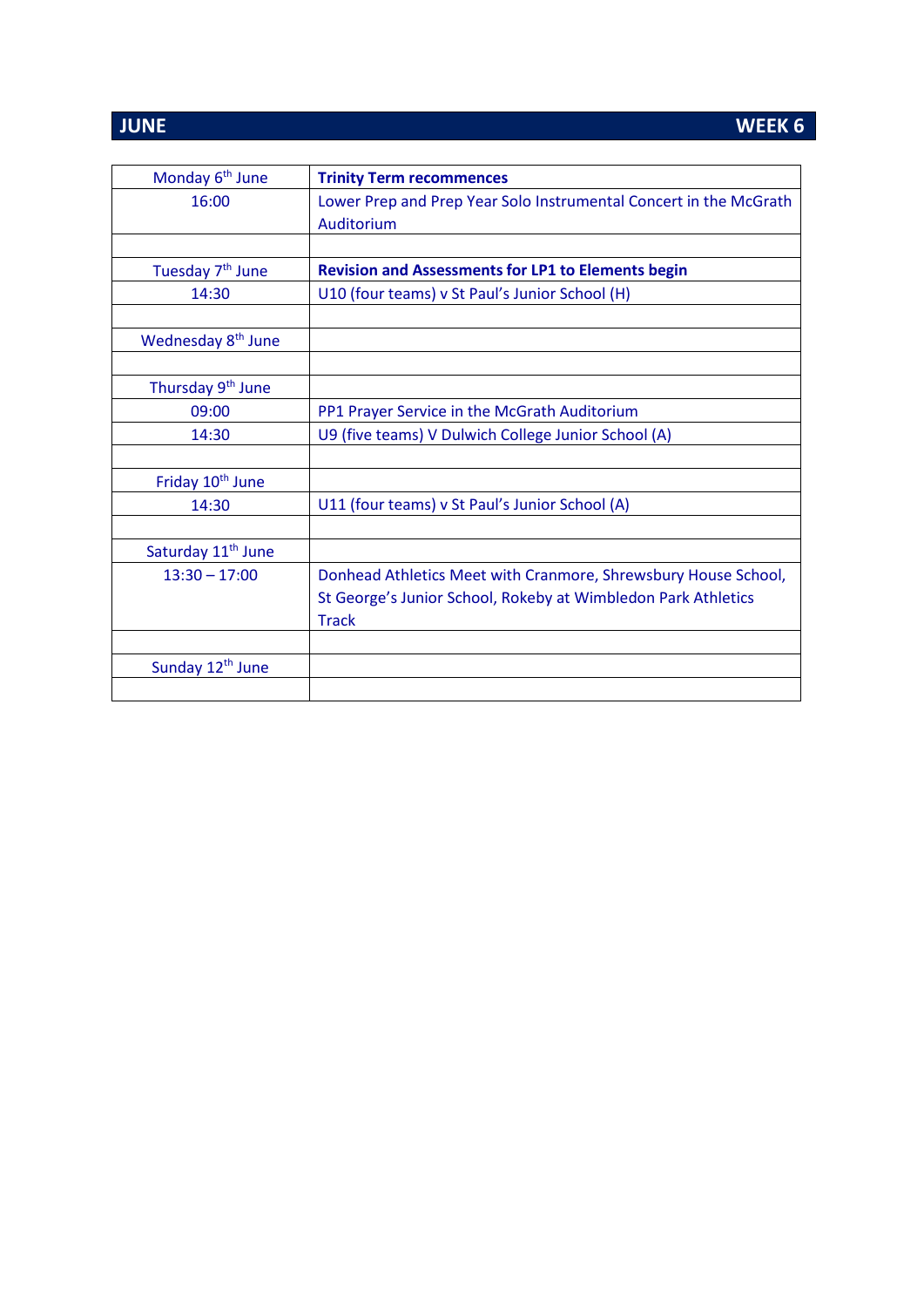**JUNE WEEK 7** 

| <b>Revision and Assessments for LP1 to Elements</b> |                                                                  |  |
|-----------------------------------------------------|------------------------------------------------------------------|--|
| Monday 13 <sup>th</sup> June                        |                                                                  |  |
| 14:30                                               | PP2 Athletics/Multi Skills v Squirrels (H)                       |  |
|                                                     |                                                                  |  |
| Tuesday 14 <sup>th</sup> June                       |                                                                  |  |
| 14:20                                               | Pre-Prep Concert with Pre-Prep Choir and Soloists in the McGrath |  |
|                                                     | Auditorium                                                       |  |
| 14:30                                               | U10 (Four teams) v Dulwich College Junior School (A)             |  |
|                                                     |                                                                  |  |
| Wednesday 15 <sup>th</sup> June                     |                                                                  |  |
| All Day                                             | PP2 Egyptian Workshop in the McGrath Auditorium                  |  |
|                                                     |                                                                  |  |
| Thursday 16 <sup>th</sup> June                      |                                                                  |  |
| 14:30                                               | U9 (Four teams) v Cranmore (A)                                   |  |
|                                                     |                                                                  |  |
| Friday 17 <sup>th</sup> June                        |                                                                  |  |
| <b>AM</b>                                           | Spanish Morning for Pre-Prep School                              |  |
| $09:00 - 12:00$                                     | U10A at Caterham 6-A-side Cricket Festival                       |  |
|                                                     |                                                                  |  |
| Saturday 18th June                                  |                                                                  |  |
| 09:00                                               | U11A, B v Cranmore (A)                                           |  |
| 09:00                                               | U11C, D v Cranmore (H)                                           |  |
| <b>Time TBC</b>                                     | <b>FOD Summer Fair</b>                                           |  |
|                                                     |                                                                  |  |
| Sunday 19 <sup>th</sup> June                        |                                                                  |  |
|                                                     |                                                                  |  |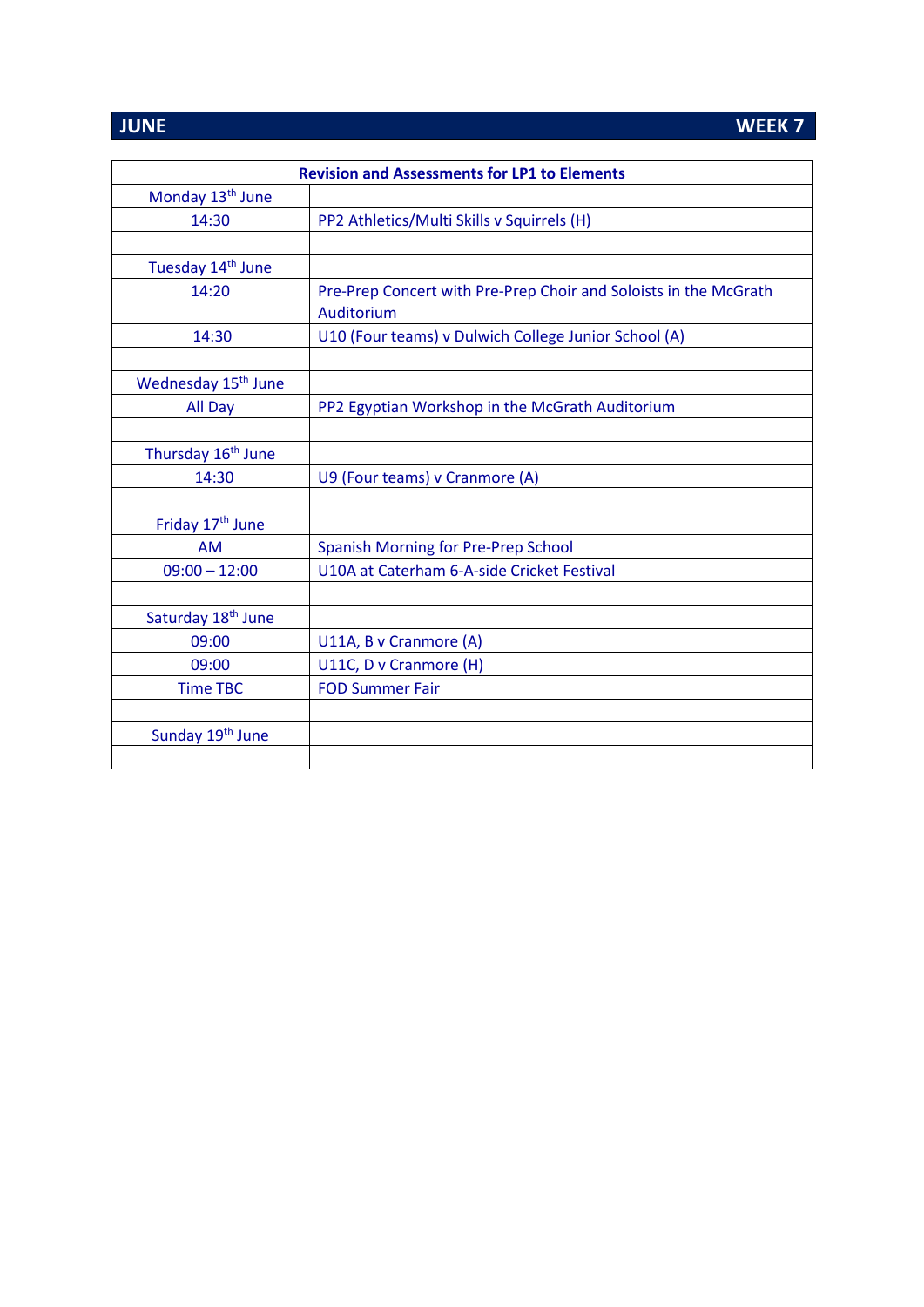### **JUNE WEEK 8**

| Monday 20 <sup>th</sup> June    |                                                                   |
|---------------------------------|-------------------------------------------------------------------|
|                                 | Donhead Choir trip to Leeds Castle                                |
|                                 |                                                                   |
| Tuesday 21 <sup>st</sup> June   |                                                                   |
|                                 | LP2 trip to the Wimbledon Shul                                    |
| All day                         | Prep Year Geography Field Trip                                    |
|                                 |                                                                   |
| Wednesday 22 <sup>nd</sup> June |                                                                   |
|                                 | <b>Multicultural Day</b>                                          |
|                                 |                                                                   |
| Thursday 23rd June              |                                                                   |
|                                 | <b>FOD Charity Golf Day for Parents</b>                           |
| 09:00                           | <b>Reception Athletics v Squirrels (H)</b>                        |
| 11:00                           | First Holy Communion Celebration Mass celebrated by Canon John at |
|                                 | School - followed by refreshments                                 |
|                                 |                                                                   |
| Friday 24 <sup>th</sup> June    |                                                                   |
|                                 | Prizegiver's Holiday - No school today                            |
|                                 |                                                                   |
| Saturday 25 <sup>th</sup> June  |                                                                   |
|                                 |                                                                   |
| Sunday 26 <sup>th</sup> June    |                                                                   |
|                                 |                                                                   |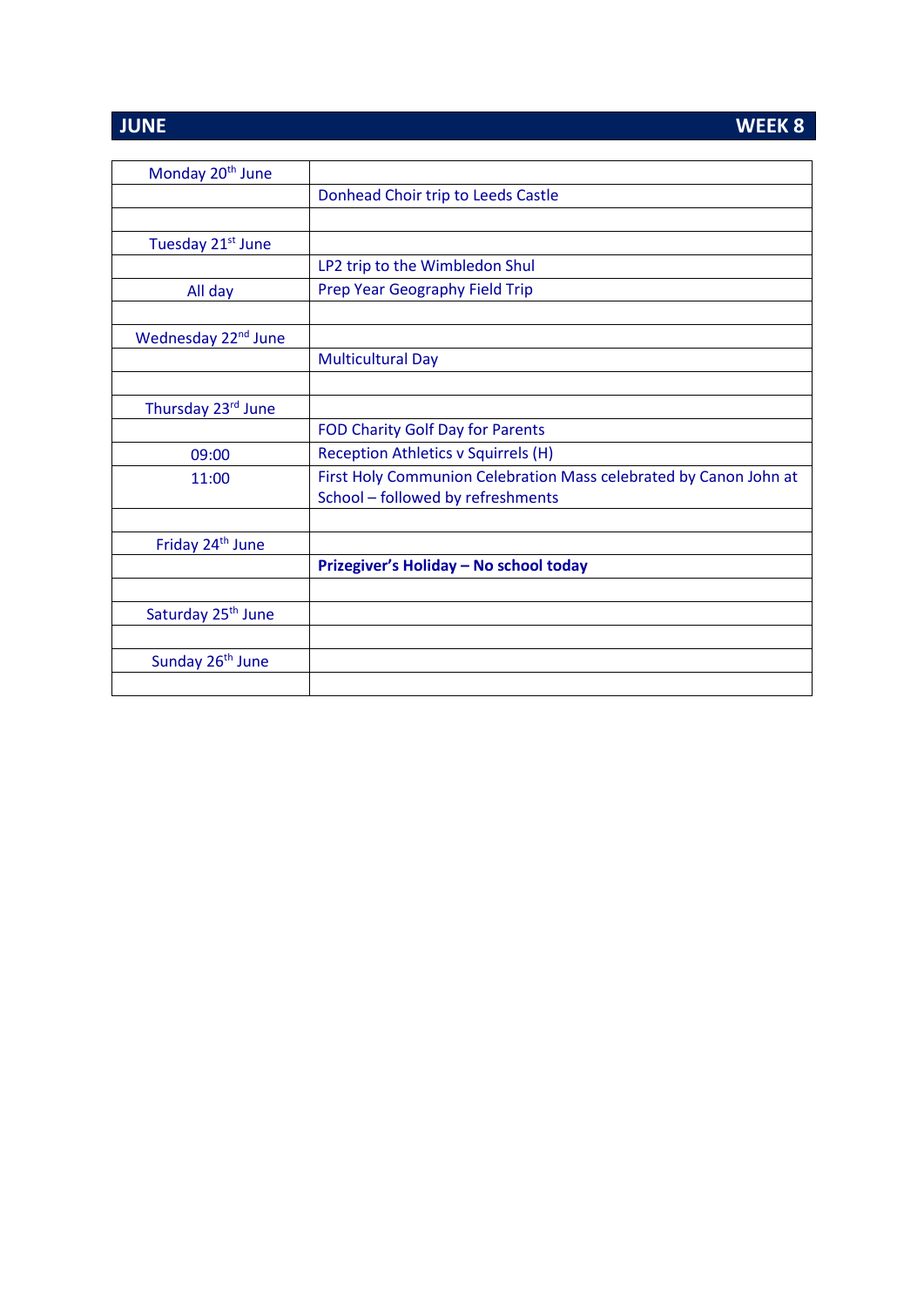## **JUNE/JULY**

| WEEK <sub>9</sub> |  |  |
|-------------------|--|--|
|                   |  |  |

| Monday 27 <sup>th</sup> June    |                                                        |
|---------------------------------|--------------------------------------------------------|
|                                 | Art Exhibition open for viewing                        |
| 10:00                           | Elements trip to the Shree Ghanapathy Temple           |
| 14:00                           | PP2 Cricket v Rokeby (H)                               |
|                                 |                                                        |
| Tuesday 28 <sup>th</sup> June   |                                                        |
|                                 | Art Exhibition open for viewing                        |
| <b>PM</b>                       | LP1 trip to St George's Cathedral                      |
|                                 |                                                        |
| Wednesday 29 <sup>th</sup> June |                                                        |
|                                 | Art Exhibition open for viewing                        |
| 09:00                           | PP1 Athletics/ Multi Skills v Rokeby (H)               |
| 09:30                           | New Reception Boys' Welcome Morning                    |
| 14:30                           | U8 (four teams) v Cranmore A, B (A) C, D (H)           |
| 18:00                           | New Parents' Evening in the McGrath Auditorium         |
|                                 |                                                        |
| Thursday 30 <sup>th</sup> June  |                                                        |
|                                 | Art Exhibition open for viewing                        |
| All Day                         | <b>Elements Leavers Retreat at SPEC Retreat Centre</b> |
|                                 |                                                        |
| Friday 1st July                 |                                                        |
|                                 |                                                        |
| Saturday 2 <sup>nd</sup> July   |                                                        |
| 09:00                           | U8 (four teams) v Rokeby (A)                           |
|                                 |                                                        |
| Sunday 3rd July                 |                                                        |
|                                 |                                                        |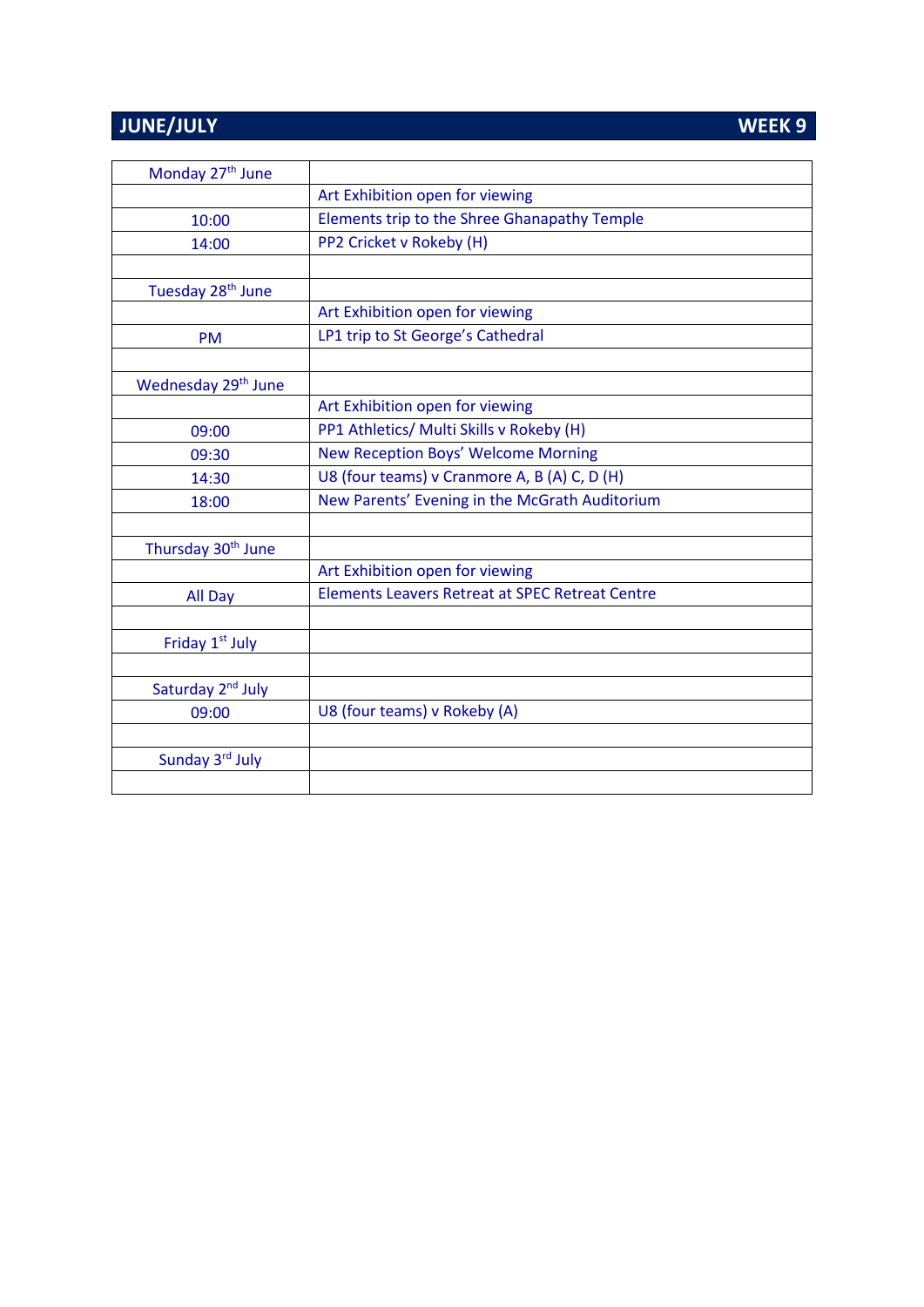## **JULY WEEK 10**

| Monday 4 <sup>th</sup> July    |                                                                     |
|--------------------------------|---------------------------------------------------------------------|
| $13:30 - 15:15$                | PP2 Sports Day Field Events at School                               |
| 16:00                          | Afternoon treat for the Acutis Group                                |
| 18:00                          | Ensembles Concert with Elements Soloists in the McGrath Auditorium  |
|                                |                                                                     |
| Tuesday 5 <sup>th</sup> July   |                                                                     |
| 09:00                          | Whole School Photograph, Leavers, Classes, Donhead Choir, Senior    |
|                                | Choir, Orchestra, Brass Band and Elements Cricket photos - All Boys |
|                                | to arrive in Full School Uniform                                    |
| $13:30 - 15:30$                | Prep Sports Day Field Events at School                              |
| $16:00 - 18:15$                | <b>Xavier Prefects' Evening</b>                                     |
|                                |                                                                     |
| Wednesday 6 <sup>th</sup> July |                                                                     |
| <b>AM</b>                      | <b>French Morning for Prep School</b>                               |
| $13:30 - 15:30$                | LP1 Sports Day Field Events at School                               |
|                                |                                                                     |
| Thursday 7 <sup>th</sup> July  |                                                                     |
| All Day                        | LP1 Reflection Day at School                                        |
| $13:30 - 15:30$                | LP2 Sports Day Field Events at School                               |
| <b>TBC</b>                     | Pre-Prep Teddy Bears Picnic in aid of Action Medical Research       |
|                                |                                                                     |
| Friday 8 <sup>th</sup> July    |                                                                     |
|                                | <b>Coupon Count Up</b>                                              |
| $13:30 - 15:30$                | Elements Sports Day Field Events at School                          |
|                                |                                                                     |
| Saturday 9 <sup>th</sup> July  |                                                                     |
|                                | <b>Sports Day</b>                                                   |
| 09:30                          | Pre-Prep (Reception, PP1 & PP2)                                     |
| 12:30                          | <b>LP1 &amp; LP2</b>                                                |
| 14:30                          | Prep & Elements                                                     |
|                                |                                                                     |
| Sunday 10 <sup>th</sup> July   |                                                                     |
|                                |                                                                     |